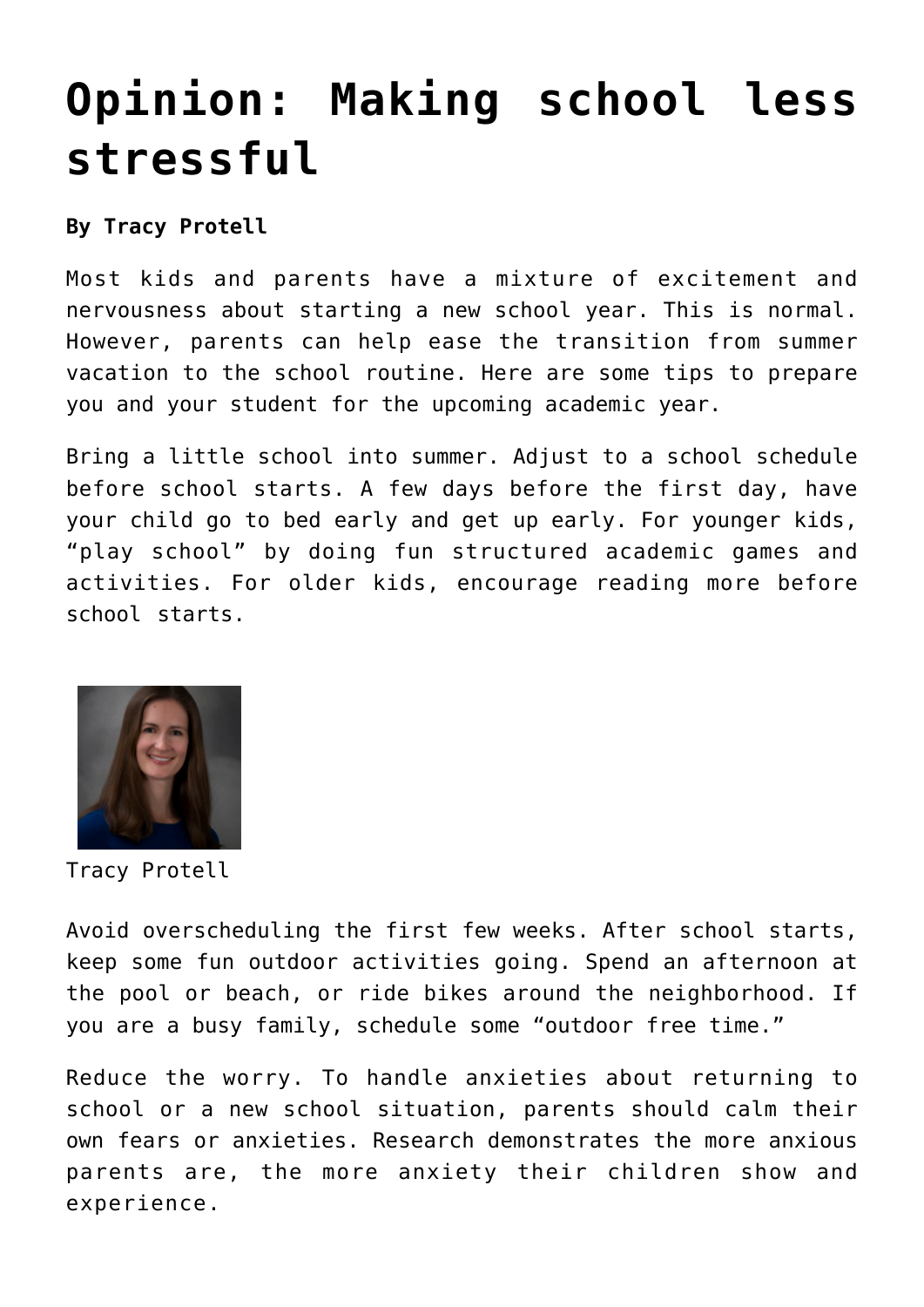Talk about it. Ease your children's fears by talking about their concerns and validating their feelings. Avoid saying "don't worry" or "everything will be fine." Instead, explain how you understand their feelings and that most kids are nervous or worried about the first day. Listen to specific concerns your child has and help make a plan to tackle the worry or perceived problem. For example, if your child says "I won't know anyone in my class," remind your child about making friends last year or identify a neighbor who will be in the same class and arrange a family social gathering. When offered help and encouragement, kids often come up with their own amazing solutions to their problems.

Familiarize with new surroundings. If starting a new school, I encourage families to visit the school and get familiar with the campus. This makes it less intimidating on the first day. If possible, introduce your child to the teacher(s) or the school counselor.

Help your kids with school anxiety. If your child shows school-related anxiety or refuses to attend school, try to keep your child attending daily. Complaints of stomach aches or "I just don't feel good" are often rooted in anxiety and avoidance can increase anxiety. What starts as an occasional request, "I don't feel good; can I stay home today?" can balloon into frequent school avoidance. Instead, rule out serious illness, such as a fever, vomiting, or diarrhea, and then ask your child about school fears or concerns. If it is a serious problem, such as bullying, address immediately with a school administrator.

Keep a positive attitude. If you, as a parent, present the start of school as an exciting time and are enthusiastic about learning, your child is likely to feel the same. Even teenagers listen and emulate their parents' attitudes (though they often try to seem like they aren't). School is a very important aspect of your child's development and future success.